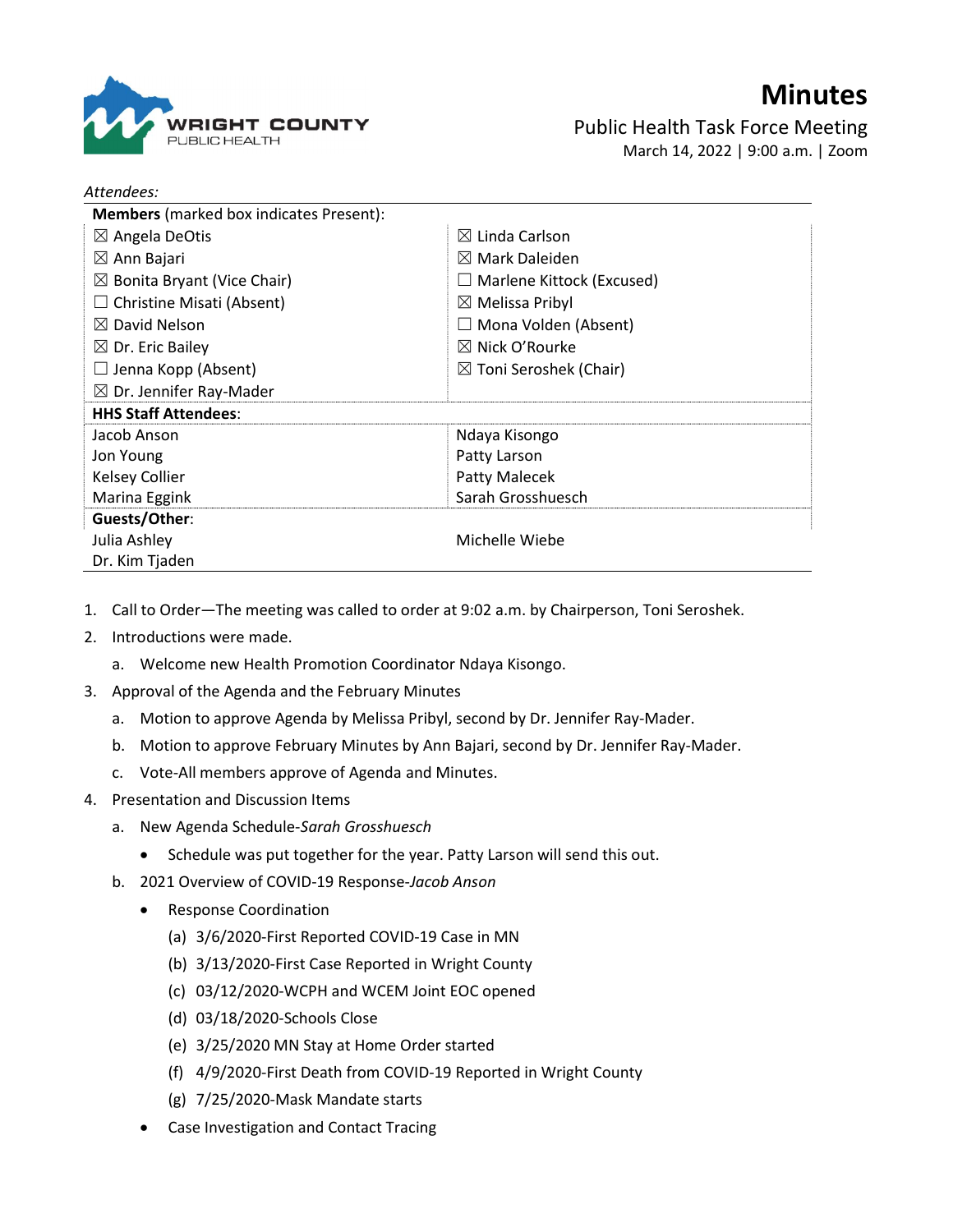

- (a) Case investigations conducted between 5/5/2020 and 8/28/2020
- (b) 9 total staff (7 regular staff, 2 staff only worked one weekend) were trained
- (c) 743 interviews completed between 5/1/2020 and 8/28/2020
- (d) Interviews conducted 7 days a week for 17 weeks (including holidays)
- Communications
	- (a) Press Release 1/1/2020-12/31/2021, 31 Total
	- (b) Social Media Post 1/1/2020-12/31/2021, 311 Total
	- (c) Wright County Dashboard, 103,827 Total Views
	- (d) Hotline available during this time as well
- Vaccinations
	- (a) Total Vaccinations 17,345
	- (b) Total Clinics 76
	- (c) Total Clinic hours 478.5
	- (d) First vaccine given by WCPH 12/30/2020
	- (e) Largest vaccination event was 1,200 individuals on 02/25/2021
- Vaccination Challenges
	- (a) Snowstorm in Texas
	- (b) Priority Groups & Deadlines
	- (c) No Waste
	- (d) Storage and Handling
	- (e) Supply Storage
	- (f) Scheduling
	- (g) 2 Dose Series
	- (h) J & J Pause
	- (i) Vaccine Misinformation
- County Partnerships
	- (a) Wright County Sheriff Office
	- (b) Wright County Highway Department
	- (c) Wright County Communications Department
	- (d) Wright County GIS Team
	- (e) Wright County Emergency Management
	- (f) Wright County Health & Human Services Fiscal Department
	- (g) Wright County Health & Human Services Front Desk Staff
	- (h) Wright County Human Services Technology Team
	- (i) Wright County Facilities, Maintenance, and Custodial Staff
	- (j) Wright County Social Services Staff
	- (k) Wright County Risk Management
- Community Partners
	- (a) St. Michael-Albertville School District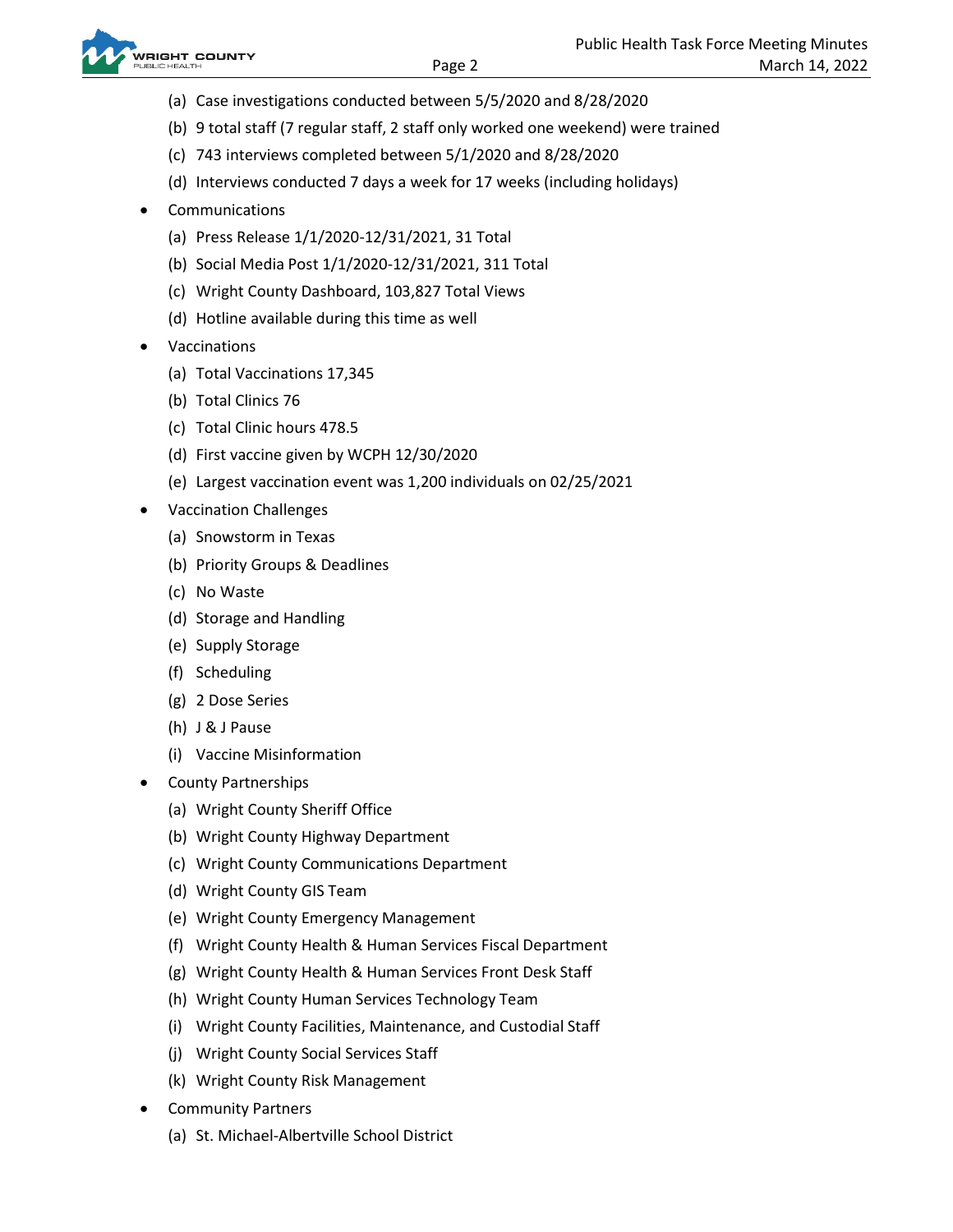- (b) Delano School District
- (c) Monticello School District
- (d) Buffalo Hanover Montrose School District
- (e) Hospital and Clinics
- (f) Fire Departments across Wright County
- (g) Wright County Community Action
- (h) Faith Communities across Wright County
- Hours Spent on COVID
	- (a) Time billed to Public Health 1/1/2020-12/31/2021 38,301 Total hours billed to COVID. This equates to 32% of all Public Health time going to COVID-19
	- (b) Overtime Hours 1/1/2020-12/31/2021 1354.42
	- (c) ICS Briefing 3/1/2020-12/31/2020 546 hours, 7/1/2021-12/31/2021 20.5 hours
	- (d) Ops/Planning 12/23/2020-6/16/2021 71 hours
- Financial Information
	- (a) The total salary and fringe coded to various COVID grants, and PHEP starting with March 2020 is \$1,980,000 (1,979,864)
	- (b) The total immunization fees for 2021 and 2022 is \$324,500 (324,459). This includes regular influenza vaccines, but we cannot easily pull this apart in IFS. It's relatively insignificant, meaning it's under \$20K.
- c. Dental Center Update-Sarah Grosshuesch
	- Interviews with various people who worked on getting the dental center going were done by a videographer for a brief story about the dental clinic. Not sure when that will be finished.
	- Finalizing a letter to go out to surrounding counties about helping with some additional costs that have come up.
	- Still waiting for Department of Employment and Economic Development (DEED) to finalize the grant application. Modification to the dental clinic will start in the next week or so.
	- Advertising flyers have been created and shared.
- d. Environmental Health Update-Jon Young, Marina Eggink, Kelsey Collier
	- Overview: The main goal of our Environmental Health Programs is to protect our citizens against environmental health hazards. We work closely with the Minnesota Department of Health, and we receive reports on public water systems, food and beverage servers, indoor air quality, lead poisoning issues within the county and locally we have our own environment health programs within the Public Health division. One of the biggest things that are we work on is public health nuisance investigations. In a typical year we get about 25 reports of nuisances in the county where environmental health hazards are occurring. Only about 4 of them require a strict cleanup. Most people abide by the rules and clean up the hazard. Other issues we deal with are hoarding, bed bugs, vector born disease outbreaks. We do a lot with radon testing. We have radon test kits here in Public Health. We assist with meth lab cleanups, providing resources for cleaning up those establishments. Lucky those have gone down in cases. In the last four years we have only had one so that is good news. We participate in a recycling program of used car seats and work with the Planning and Zoning department. When car seats are past their expiration date, we give them to a recycling center where they are recycled and not thrown in the trash. We also assist with mobile home assessments. We work with the Planning and Zoning department to give special variances to individuals who want a mobile home on their property outside of the cities, it's a situation where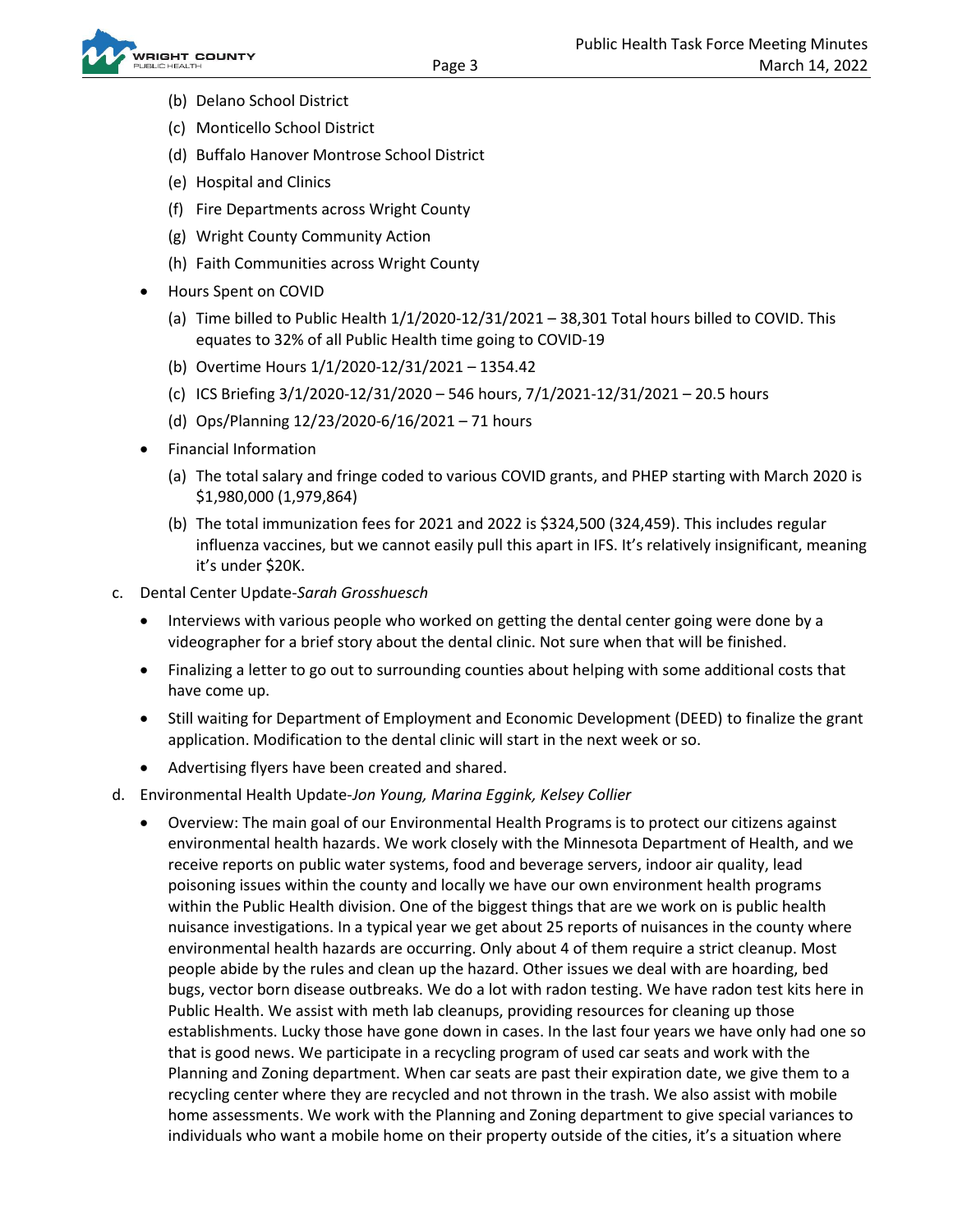

individuals will be taking care of a loved ones for their long-term care needs on their property. We get about 6 of those mobile home assessments a year.

- Healthy Homes: Marina Eggink and Patty Malecek are part of the Healthy Homes program, which is a volunteer service that Wright County Public Health provides to people in Wright County. We are able to offer guidance and education on reducing environmental hazards in the home. Typically, either Marina or Patty will go out and do a home inspection and we will address potential areas of concern. Some things they look for are mold and moisture, asthma and allergies, carbon monoxide, lead, drinking water, pests and pesticides, hazardous household products and general home safety. Referrals can be made online or by calling Wright County Public Health. Currently we are continuing to look for funding with grant opportunities through MDH so then we are able to purchase things such as dehumidifiers, CO2 detectors, fire extinguishers, pillow and bed encasements to help mitigate environmental hazards. We are also in the beginning stages of starting an asthma program within Healthy Homes, they kind of coincide with each other. With this we would focus on asthma triggers within the home and provide education on how someone can reduce triggers and supplies as needed. With that we are working closely with Dakota County as a mentor.
- General: Throughout the pandemic we had to step away from some of our responsibilities. We did not step away from nuisances, but we had some other instances come up, particularly around drinking water where there were not adequate resources to do the education and information in our community. One such example is the report of manganese in drinking water from community wells. We have three communities in Wright County that have higher than recommended levels of manganese in their drinking water. It was quite a big deal in Montrose, but we have two other municipalities as well that have received notification from the Minnesota Department of Health about being outside the health limits. This hadn't been tested for before, so this is a new measure that MDH is taking. With different staff turnover we have gaps in filling these different environmental needs. Sarah proposed to the county board that they make an environmental health workgroup to address these community gaps and figure out what expectations are. Some counties have a specific job class for an Environmental Health Specialist. This will need to be researched to see if it is something appropriate for Wright County. Right now, any nuisances will be handled by Health Promotion Supervisor, Jon Young, or Public Health Director, Sarah Grosshuesch. This workgroup will be working with Julia Ashley, from MDH as well as other Wright County staff. Sarah asked if anyone on the Task Force interested in being part of the workgroup, Ann Bajari volunteered.

## 5. New Business

- a. Move to the New Building-Sarah Grosshuesch
	- We will be moving this week and next. Most staff will not be in the building Friday, March 18. If there are walk-ins we will serve them. Starting next Monday, March  $21<sup>st</sup>$  staff will be in the new building and the location behind Walgreens will be shutdown.
	- There will be a new check-in system where they can use a kiosk to check-in but they still have the option of going to the front desk to check-in.
- 6. Old Business
	- a. None.
- 7. Other
	- a. April Meeting-Sarah Grosshuesch
		- The April meeting is schedule to be on the same day as the Community Health Needs Assessment meeting. So, in leu of the Public Health Task Force meeting, we are encouraging you to attend the Community Health Needs Assessment meeting. We will have a sign-in sheet so you can get your stipend for attending this meeting. Patty Larson will send an invitation to PHTF members for this.
- 8. Agenda Items for the Next Meeting, May 9, 2022